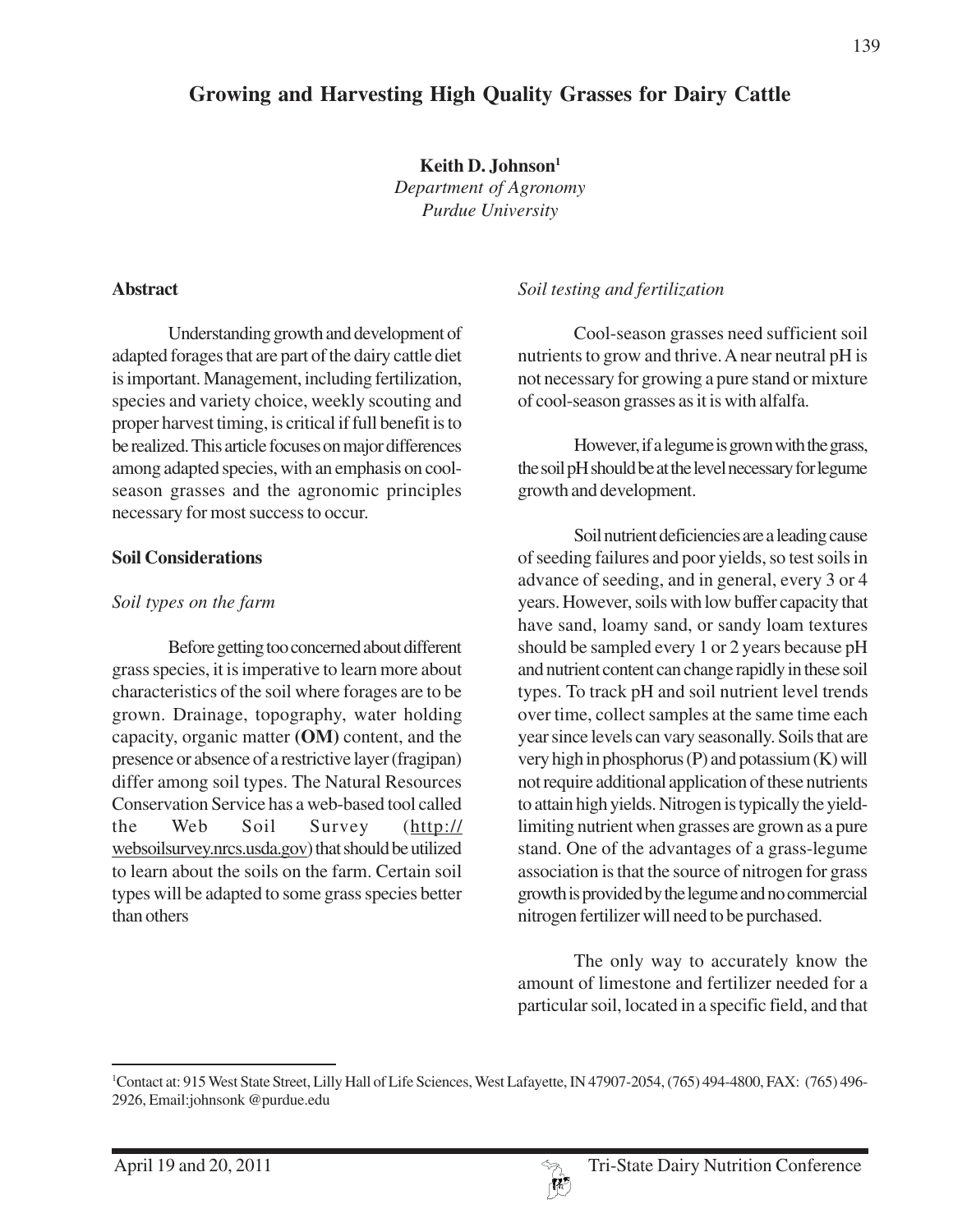has been managed in different ways is to collect and submit soil samples to a testing laboratory. Recommendations like, "apply 300 lb of a blended 12-12-12 fertilizer per acre" should be ignored because nutrients will either be under or over applied. Sampling soils properly, interpreting test results carefully, and applying recommended nutrients is important to a sustainable forage system. Recommendations for lime, nitrogen **(N)**, phosphorus (as  $\mathbf{P}_2\mathbf{O}_5$ ), and potassium (as  $\mathbf{K}_2\mathbf{O}$ ) based upon soil test results are in Tables 1-3.

A good soil sample from a uniformly managed area of 25 acres or less can be obtained by taking one soil core per acre in a zigzag fashion. A soils map with the use of the Web Soil Survey can help locate different soil types in established forages. In tilled land, surface color and soil texture are good indicators of different soil types. Soil cores taken within 200 ft of a gravel road or field borders, or from other areas that are distinctly different from the rest of the field, should be sampled separately.

Soil samples should be taken to a depth of 8 inches at least 6 months prior to establishing forages. After establishment, take samples to a 4 inch depth and periodically sample at the 4- to 8 inch soil depth as soil nutrients can be more abundant in the surface 4 inches.

Shipping moist samples to a soil testing laboratory is acceptable, but very wet soil samples should be air-dried or oven-dried (< 120°F) to lower moisture before shipping. The analyses requested should include pH and buffer pH, available P, exchangeable K, calcium and magnesium, and cation exchange capacity (CEC; a measure of a soil's nutrient-holding capacity and resistance to change in pH; usually increases as clay and OM content increase).

### *Liming to adjust soil pH*

Proper soil pH is a basic requirement for optimum plant growth, since pH affects the availability of soil nutrients to plants. If soil test results indicate that the soil is acidic (low pH), adding limestone will be recommended. Preferably, limestone should be applied at least 6 months before seeding to ensure sufficient time to lower soil acidity (i.e., raise the pH). If the soil test recommends 5 or more tons of limestone per acre, apply half of the limestone before the primary tillage and the other half before a secondary tillage, to ensure more uniform mixing of the limestone into the soil.

In Table 1, the liming rates for maintaining established pastures are about half of what is recommended for pasture or hay establishment because established pastures are not tilled before limestone application.

Most limestone recommendations are based on a 9-inch plowing depth. If a mineral soil (not a muck or peat soil) pH is more than 6.0 on established grass pastures or hay fields, and more than 6.6 on grass-legume pastures or hay fields, a limestone application is not needed. The Shoemaker-McLean-Pratt **(SMP)** buffer pH (or "lime index," as it is commonly called in soil test reports), measures how readily a soil's pH will change after a limestone application. Highly buffered soils (soils with a high cation exchange capacity) have lower lime index values and require more limestone than soils with a low CEC.

If soil test results recommend a limestone application and indicate that soil Mg is less than 150 lb/acre, consider applying dolomitic limestone because it contains up to 22.6% magnesium carbonate (MgCO<sub>3</sub>). Applying dolomitic limestone can address 2 issues at once, low soil pH and low Mg levels.

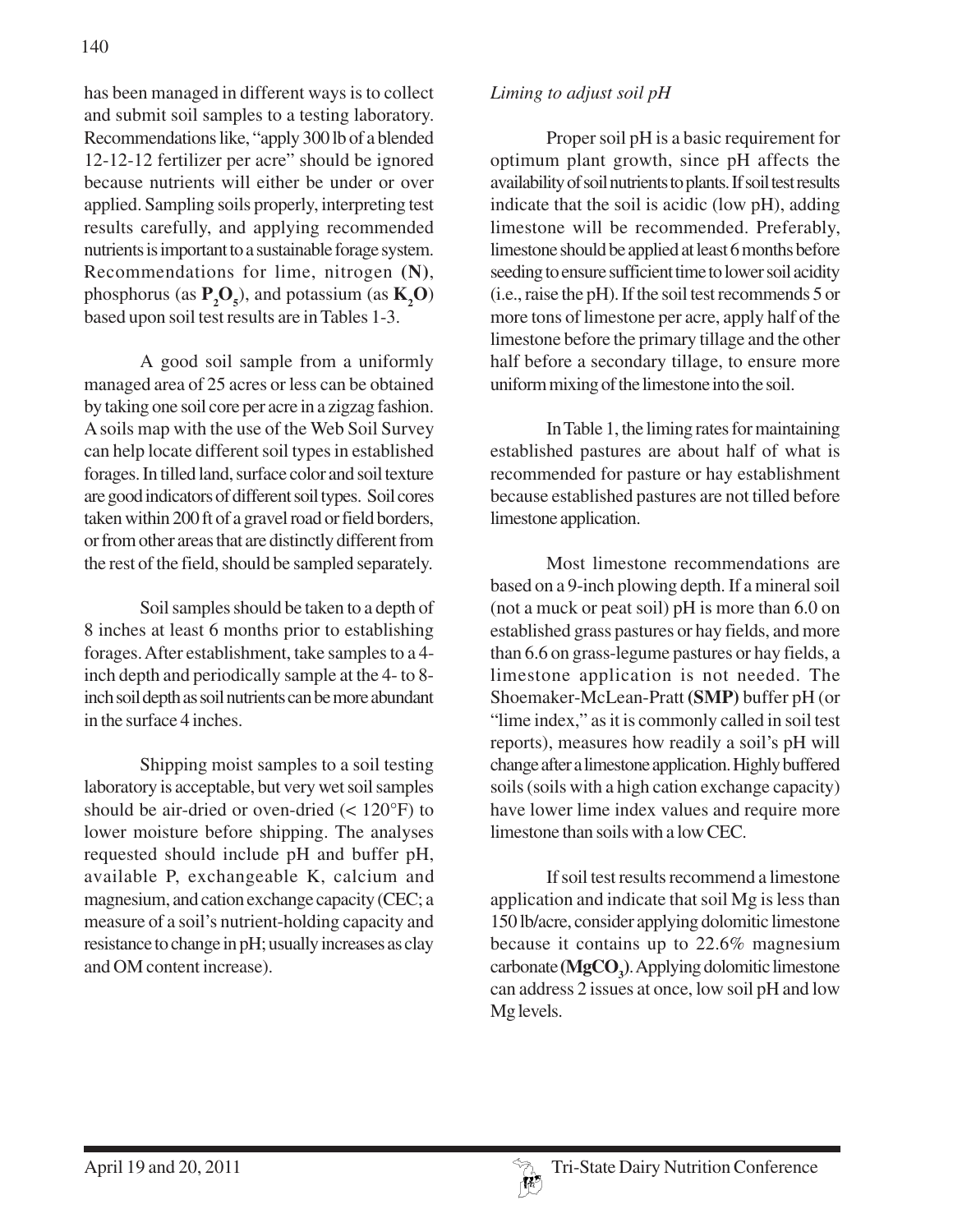#### *Fertilization and rate of application*

The N, P (as  $P_2O_5$ ), and K(as K<sub>2</sub>O) fertilizer application recommendations shown in Tables 2 and 3 depend on yield goals. Rates of P and K are lower for established pastures than they are for establishing or reestablishing pastures or hay fields or maintaining hay fields because grazing animals return nutrients to established pastures. One of the inherent advantages of rotational stocking over continuous stocking is that animal manure is more evenly distributed on the pasture surface. This means P and K are also distributed more evenly, which helps maintain soil fertility and forage health and saves money.

The N recommendations shown in Table 2 are for established grass pastures and hay fields at various yield goals. Realistic yield goals for most midwestern pastures and hay fields are 2 tons of DM per acre for Kentucky bluegrass and 4 tons of DM per acre for tall-growing, cool-season grass species, such as orchardgrass or tall fescue.

The P and K recommendations in Table 3 for established forages show that significantly higher K rates are needed for grass-legume than grassonly pastures since grasses are much more competitive for available K than legumes.

Established fields with more than 30% legumes require no additional N. However, N can be important to pasture establishment. For instance, 15 lb/acre of N at seeding should benefit a grasslegume stand being established on light colored soils with less than 3% OM, and on coarse-textured (sandy) soils. For establishing a grass-only pasture or hay field, apply 50 lb/acre of N prior to the last tillage before seeding on mineral soils.

## *Timing of fertilizer application*

Application timing is just as critical as rate when it comes to N fertilization of perennial grasses.

The best way to fertilize cool-season grasses is to apply half of the recommended N in very early spring (mid- to late March), with a quarter applied in late spring and the final quarter applied in late August or early September. This approach should improve cool-season grass summer production when the moisture received is average or above average and should improve late summer and early fall growth.

An alternative fertilization method is to apply two-thirds of the recommended N in very early spring (mid- to late March), with the remaining third applied in late August or early September. If only one N application is made each year, it should be a broadcast application in the very early spring. For perennial warm-season grasses, apply N when the grass breaks winter dormancy, typically in the latter half of April.

Apply P and K annually according to yield goal and whether the stand is pure grass or grasslegume mixture. Do not apply K fertilizer in the late winter or early spring. Generally, K is not yield limiting until early summer and can have higher uptake by roots in the spring than is necessary for plant growth. To reduce the risk of exposing animals to fertilizer, remove livestock from the fields to be fertilized until a significant rainfall dissolves the fertilizer particles into the soil.

### *Sources of N, P, and K*

For grasses, especially under dry soil conditions, ammonium nitrate is the preferred N source because it is less likely to volatilize to N gas. However, it is difficult to locate ammonium nitrate for purchase. Urea can be used effectively without volatilization loss if application is made when the soil is moist or just before a rain. Some urea products also are formulated to have less volatilization loss. Ammonium sulfate contains readily available N but creates more soil acidity than other N fertilizers.

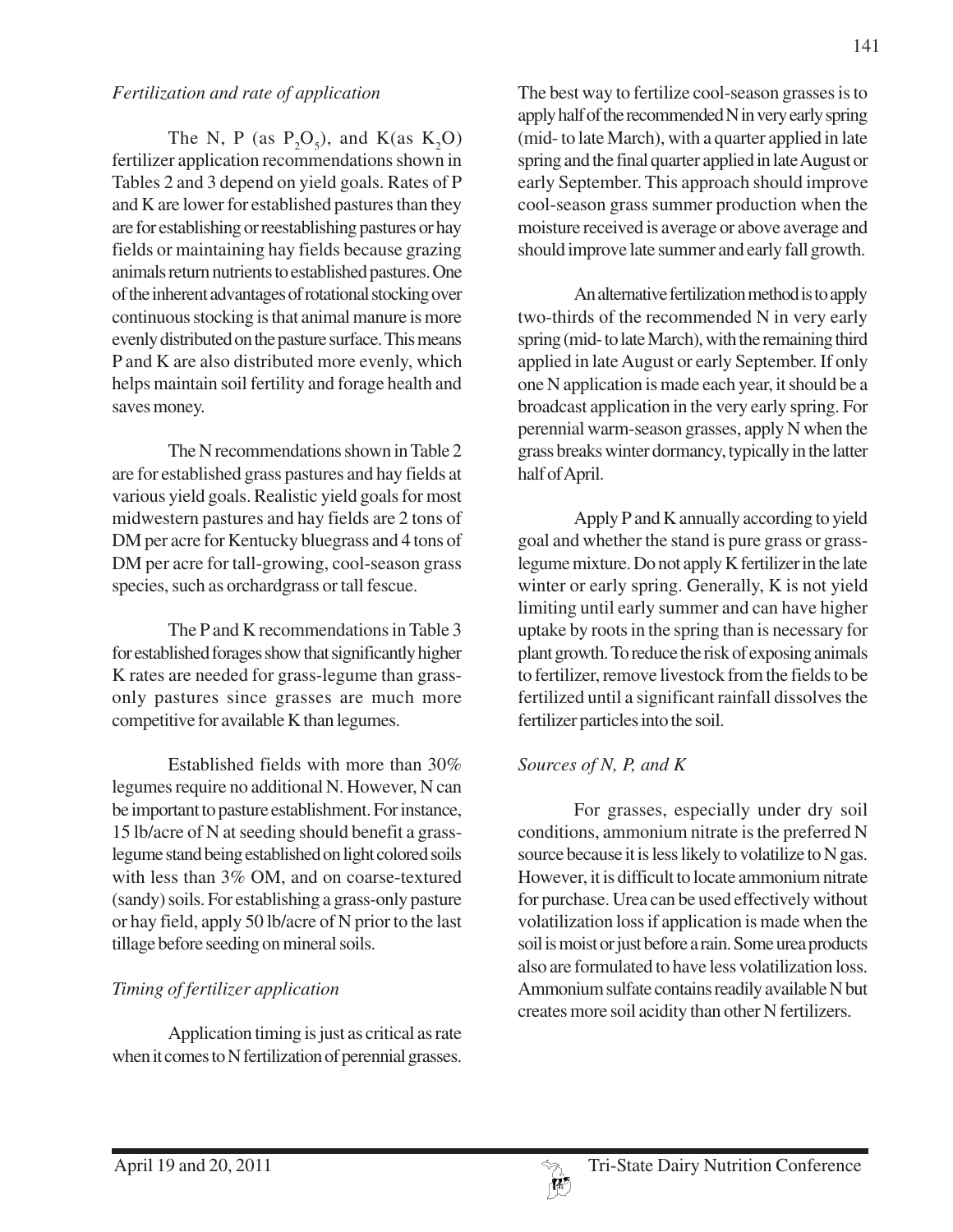### *Understanding fertilizer analysis*

Knowing how to read a fertilizer analysis is critical to determine rate of fertilizer application. That begins by understanding what the 3 numbers in a fertilizer analysis represent. For example, for a fertilizer analysis of "18-46-0," the first number is the percentage of N, the second is the percentage of  $P_2O_5$ , and the third number is the percentage of  $K_2$ 0.

Phosphorus and K rate recommendations are always based on oxide formulations ( $P_2O_5$  and  $K_2O$ ;  $P_2O_5$  (phosphate) contains 44% elemental P and  $K_2O$  (potash) has  $83\%$  elemental K. Nitrogen recommendations are always on an elemental basis. It's important to remember that the actual fertilizer application rate varies according to the fertilizer's analysis and the amount of the nutrient recommended.

Understanding a fertilizer's analysis and soil test recommendations will result in proper fertilizer rate application. Misunderstandings can result in costly misapplications. For example, a soil test indicates the need for 200 lb/acre of potash  $(K_2O)$ ; but if the applicator were to apply 200 lb of muriate of potash, which is 0-0-60 or 60%  $\mathrm{K}_2\mathrm{O},$  only 120 lb/acre of  $\text{K}_{2}\text{O}$  would be applied, not the 200 lb/ acre of  $K_2O$  recommended.

### **Forage Considerations**

### *Many forage choices*

Many forage crops are adapted to a geographical region. When selecting which forages to grow, consider soil characteristics, nutritional needs of the cattle class being fed, and whether the crop is to be used long term, or as a supplemental or doublecrop forage.

Forages are classified as grasses, legumes, or forbs. In the upper midwest, the majority of a dairy cattle producer's machine-harvested forage acreage should be a legume, such as alfalfa or red clover grown alone or with an adapted perennial cool-season grass. Excess K level, especially in legume forage, is not uncommon and should be monitored. Examples of cool-season grasses include tall fescue, orchardgrass, perennial ryegrass, smooth bromegrass, and timothy.

Perennial warm-season grasses do not warrant use by lactating dairy cattle as the nutrient profile does not meet the demands of this class of cattle. Paddocks of vegetative, perennial warmseason grasses like big bluestem and indiangrass can complement acreage of cool-season grass/ legume paddocks when replacement heifers are being pastured.

Winter small grains (such as wheat, rye, and triticale) and annual ryegrass are commonly used as winter cover crops. They can be harvested in the spring prior to planting corn or soybean. Spring oat is another small grain that can be used as forage when sown alone or as a companion crop when seeding perennial forages. Date of seeding spring oat in the upper midwest is very early spring or in August. Unlike winter small grains, spring oat will not survive cold temperatures in the fall.

Annual warm-season grasses might be considered where there is an opportunity to doublecrop following wheat grain harvest or after a first cutting of hay where the stand is determined to be less than desirable. Typical warm-season annual grasses include sudangrass, sorghum-sudangrass, pearl millet, and teff. Sudangrass and sorghumsudangrass with the brown midrib trait would be preferred over non-brown midrib options as energy value and intake should be enhanced with the trait.

The most common forb (neither a grass nor a legume) utilized in ruminant livestock agriculture in the midwest is turnip. Inclusion of the small grain spring oat with turnip makes a good combination

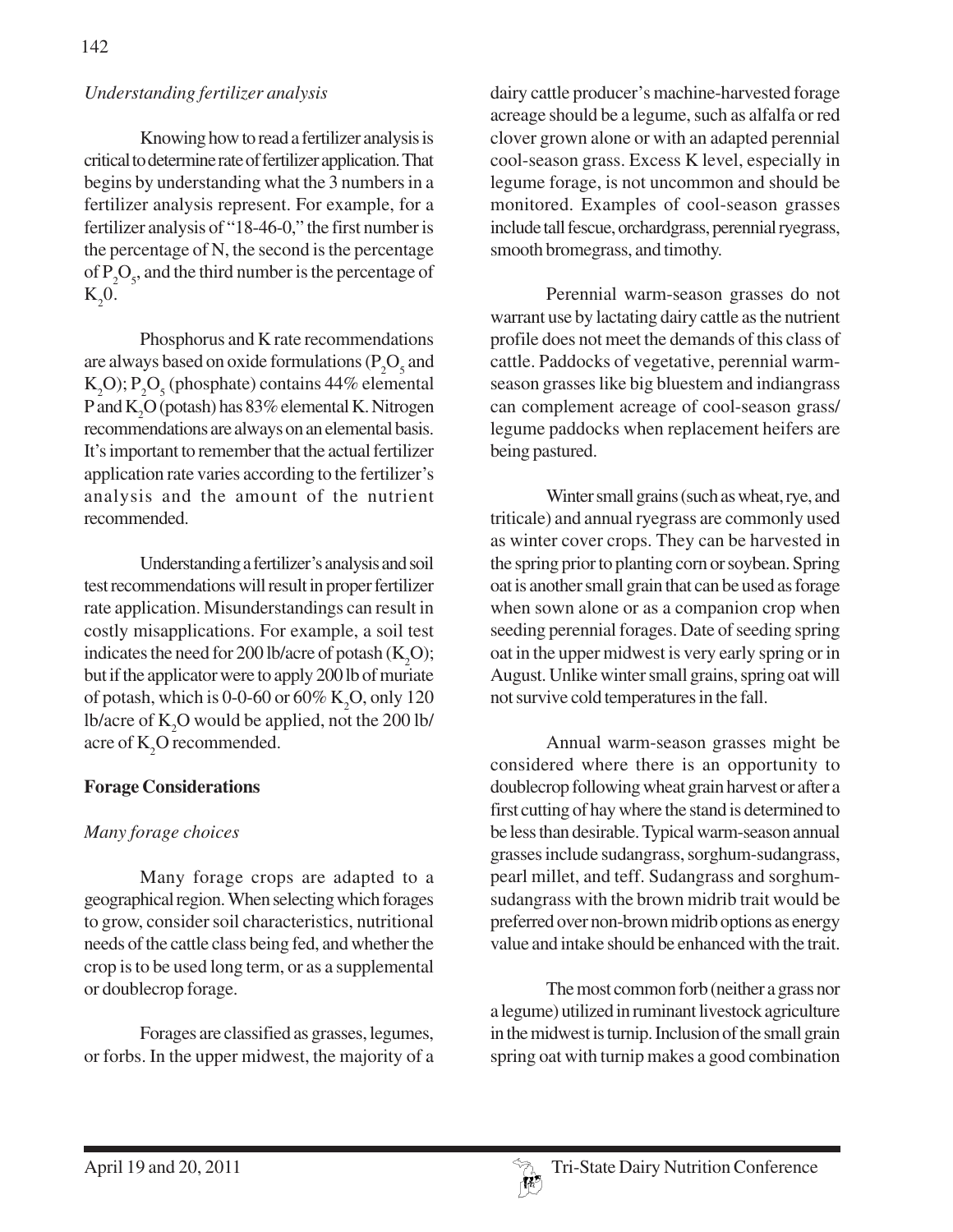since the turnip alone can exceed the energy requirement needed for grazing cattle and has less effective fiber than the turnip-oat mixture. Caution is advised to select turnip varieties that have been documented to have lower risk of imparting off flavor to milk.

## *Specifically, perennial cool-season grasses*

Within adapted cool-season grasses, there are traits worthy of consideration before one selects the most right choice. Traits to consider include soil drainage, drought tolerance, fertility needs, pest resistance, forage quality, longevity of stand, length of growing season, date of pollen shed, and invasiveness. Table 4 provides detail about common cool-season grasses adapted to the midwest.

Within a specific cool-season grass, it is important to evaluate varieties carefully. Not only will there be potential differences in DM yield, but date of heading and resistance to disease organisms could be different. Date of heading is important as it is best to match flowering date of the selected grass variety with the flowering date of the selected legume. If the grass is earlier to mature than the legume, the quality of the resulting forage will be reduced if date of harvest is determined by legume morphology stage.

## **Nutrient Composition of Hay and Silage**

The wellbeing of the cattle is highly correlated to a proper nutrition program. It is imperative that producers routinely sample and analyze stored forage feedstuffs so that a balanced ration can be prepared. Use of generalized feed composition tables for forages should not be used to balance a ration because forage quality is highly variable.

Updated information about hay probes, sampling procedure, where certified laboratories are located, and analytical procedures can be found at www.foragetesting.org.

Generalizations about cool-season grass forage quality as compared to legumes at a similar maturity stage is that they are lower in crude protein, similar in acid detergent fiber and digestibility, and higher in neutral detergent fiber, and thus, have lower intake level. Cool-season grasses are lower in lignin than legumes and have a higher final extent of digestion, but digestion rate is slower. Calcium and magnesium levels are lower in grasses than legumes.

It is important to understand that a similar cool-season grass grown in a warm or cool environment would have lower forage quality in the warm environment as lignin and fiber concentrations are higher. Caution is advised when evaluating response of livestock when fed forage without knowledge of where and when the crop being fed was harvested because of this environmental influence upon forage quality. Cool-season grass harvest should be timed before late boot stage, if high quality forage is the goal.

# **Evaluate Weekly**

Potential concerns and forage growth should be evaluated weekly. Just like cattle, the well-being of the forage should be monitored often. Grazing to a height less than 4 inches should be avoided as the meristem tissue of highly productive forage plants can be damaged and result in less productive forages and weed encroachment. The only time overgrazing should be allowed is in the late fall when a pasture will have legumes reintroduced in late winter. There has been expressed concern regarding mowing height of orchardgrass, as many stands have been depleted more quickly than what would be expected. Orchardgrass stores nutrient reserves in lower stem bases, and if cut too low, less than 3 to 4 inches, length of stand could be reduced.

Weeds, insects, and disease concerns should be monitored as fields are scouted. Get a positive identification of pests so proper control

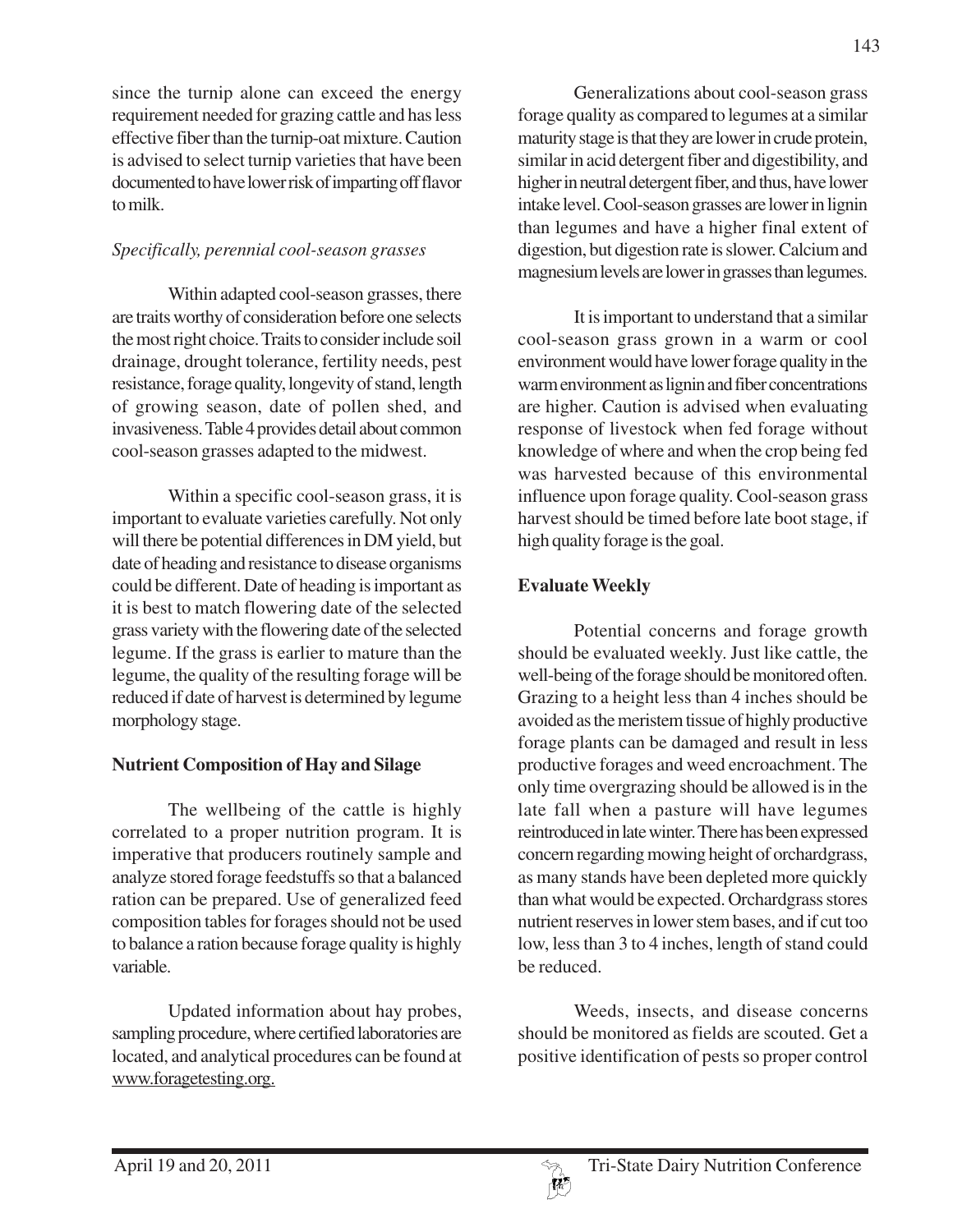measures can be considered and accomplished. Some weeds can be harmful to livestock if consumed.

If herbicides are used to control weeds, be aware of the harvest restrictions and crop rotation interval associated with the products that are candidates for use. Most herbicides used to control broadleaf weeds unfortunately will be harmful to legumes growing in association with a grass. Carefully consider whether the negative impact of the weeds present is more concern than the positive value of legumes in the forage stand.

Monitor the population of various insect pests and determine if their numbers warrant control. Harvest timing, genetic resistance, reducing other stress levels to the plants, and insecticide applications are approaches that can be used to minimize insect damage. Beneficial insects and infection of the detrimental insect with certain microorganisms can keep damage below the economic threshold.

Fungicide use on established forage crops is typically not a best management practice. The best approach to reducing plant disease is to select varieties that have resistance to diseases that are common to the crops selected and the soil where sown.

### **Conclusions**

Managing forages properly is important to the well-being of livestock and the sustainability of the dairy enterprise. Value of the crop is affected by management provided. Utilizing best management practices is essential.

#### **Resources**

Much of the information was used with permission and adapted from: Cow-Calf Production in the U.S. Corn Belt. MWPS-66. Currently in production. 2011.© MWPS (Midwest Plan Service), Iowa State University, Ames, IA., www.mwps.org.

Forages – An introduction to grassland agriculture. 2003. 6<sup>th</sup> ed. Vol. I. Iowa State University Press. Ames, IA.

Management-Intensive Grazing in Indiana. 2007. AY-328. Purdue Cooperative Extension Service. 59 pp.

Purdue Forage Field Guide. 2010. ID-317. Purdue Cooperative Extension Service. 320 pp.

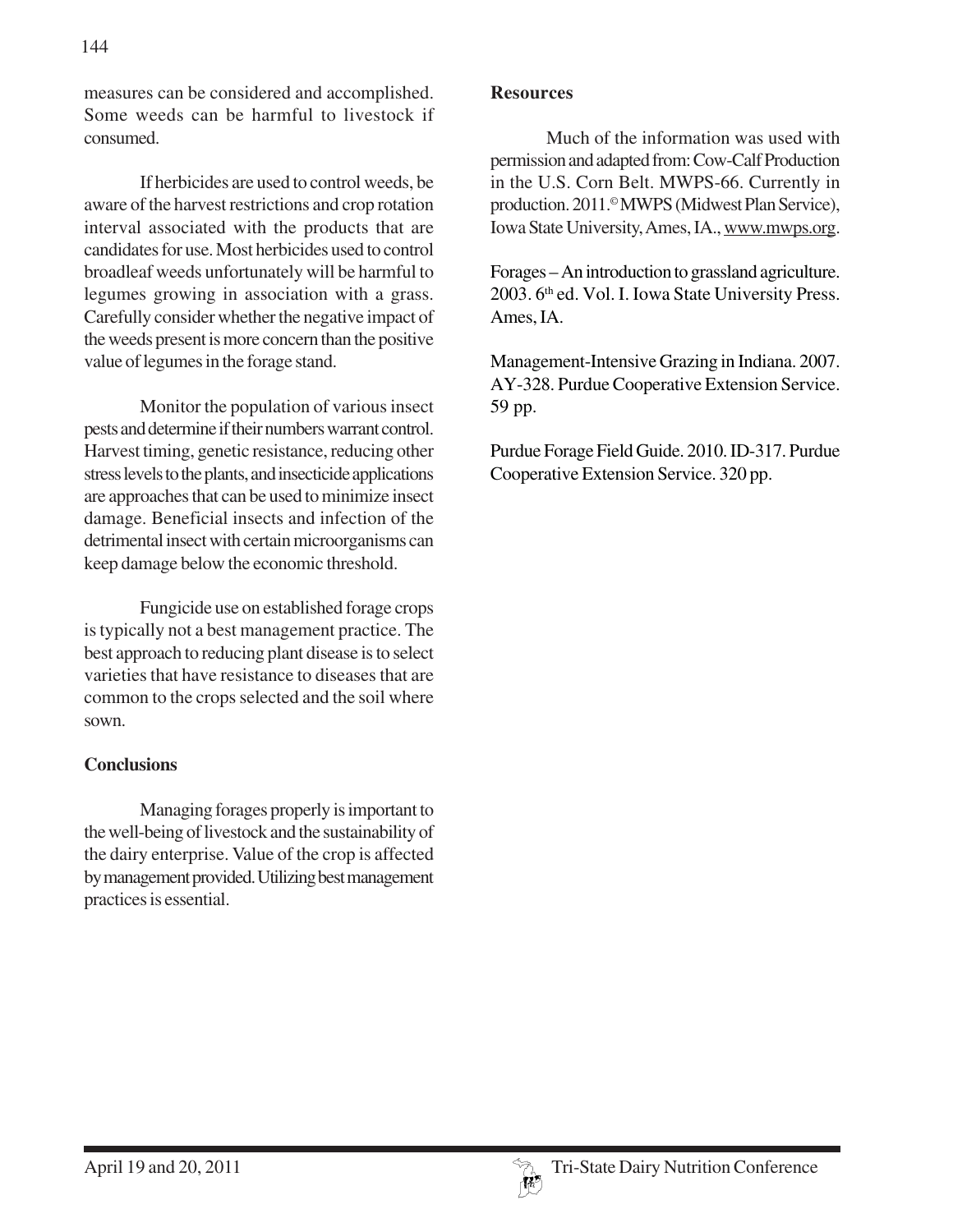|                        | Mineral Soils (less than 20% organic matter)                | Soil pH < 6.0 Grass Only Soil pH < 6.6 Grass-Legume |  |  |  |  |
|------------------------|-------------------------------------------------------------|-----------------------------------------------------|--|--|--|--|
| Buffer pH (lime index) | For Renovation/Maintenance<br>Tons of Limestone/Acre Needed |                                                     |  |  |  |  |
|                        |                                                             |                                                     |  |  |  |  |
| >70                    | $\Omega$                                                    |                                                     |  |  |  |  |
| 68 to 70               |                                                             |                                                     |  |  |  |  |
| 67                     |                                                             |                                                     |  |  |  |  |
| 66                     | 2                                                           | 2                                                   |  |  |  |  |
| <66                    | 3                                                           |                                                     |  |  |  |  |
|                        |                                                             | For Establishment/Reestablishment                   |  |  |  |  |
|                        |                                                             | Tons of Limestone/Acre Needed                       |  |  |  |  |
| > 70                   |                                                             |                                                     |  |  |  |  |
| 69 to 70               |                                                             | 2                                                   |  |  |  |  |
| 68                     | 2                                                           | 3                                                   |  |  |  |  |
| 67                     | 3                                                           |                                                     |  |  |  |  |
| 66                     | 4                                                           |                                                     |  |  |  |  |
| 65                     | h                                                           | 8                                                   |  |  |  |  |
| < 65                   |                                                             | 8                                                   |  |  |  |  |

Table 1. Recommended agricultural limestone application rates for grass and grass-legume pastures.<sup>1</sup>

1 These recommendations are based on certain assumptions about previous limestone applications, tillage depth, and limestone quality. Adjust rates for the following:

- a. If limestone was applied within the last year, subtract the amount applied in the previous application from the amount recommended here.
- b. The establishment/reestablishment rates are based on a 9-inch tillage depth. Adjust rates by 10% for every inch of difference in tillage depth (decrease rate by 10% for an 8-inch depth, increase by 10% for a 10-inch depth). Do not adjust rates by more than 30% (3 inches).
- c. Rates are based on 25 to 30% of the limestone passing through a 60-mesh sieve. If your liming product's fineness differs, check with your Extension Educator, crop consultant, or fertilizer representative for the appropriate adjusted rate at that level of fineness.
- d. If you need to apply more than 5 tons/acre, a split application is recommended. Broadcast the first half and plow it down. Broadcast the second half and incorporate with a secondary tillage.
- e. You may substitute 2 cubic yards of marl containing at least 70% calcium carbonate equivalent for 1 ton of standard agricultural ground limestone.

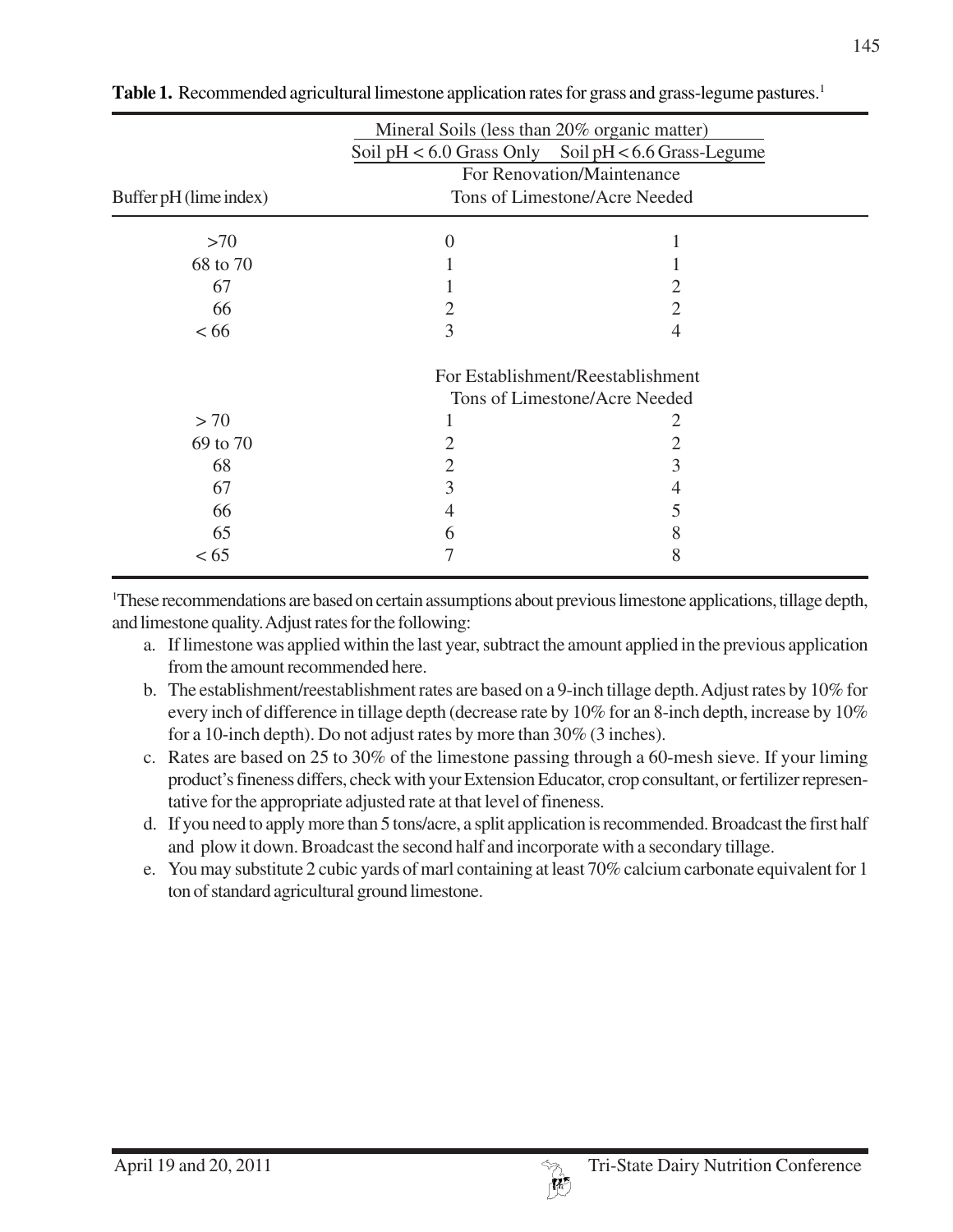|                      | Recommendation When Per-Acre Yield (Dry Matter Basis) Is: |           |        |  |  |  |  |
|----------------------|-----------------------------------------------------------|-----------|--------|--|--|--|--|
|                      | 2 tons                                                    | 4 tons    | 6 tons |  |  |  |  |
| Crop Use             |                                                           | lb N/Acre |        |  |  |  |  |
| <b>Grass Pasture</b> | 55                                                        | 100       | 150    |  |  |  |  |
| Grass Hay            | 75                                                        | 140       | 210    |  |  |  |  |

Table 2. Nitrogen (N) recommendations for established grass-only pasture and grass-only hay production<sup>1</sup>

<sup>1</sup>These recommendations are adjusted to credit the value of livestock manure based on 10 pounds of N is recycled per ton of forage dry matter produced.

**Table 3.** Phosphorus ( $P_2O_5$ ) and potassium ( $K_2O$ ) recommendations (lb/acre)<sup>2</sup> for grass-only and grasslegume pasture renovation/maintenance and establishment/reestablishment.<sup>1</sup>

|             |          |             |                           |                | <b>Grass-Only Pasture</b><br>Recommendation When Per Acre Yield<br>(Dry Matter Basis) Is: |                |                           |                |                                      |                           |                  | Grass-Legume Pasture<br>(Dry Matter Basis) Is: |                | Recommendation When Per Acre Yield |
|-------------|----------|-------------|---------------------------|----------------|-------------------------------------------------------------------------------------------|----------------|---------------------------|----------------|--------------------------------------|---------------------------|------------------|------------------------------------------------|----------------|------------------------------------|
|             |          | Soil        |                           |                |                                                                                           |                |                           |                |                                      |                           |                  |                                                |                |                                    |
| <b>Bray</b> | Exchange | <b>Test</b> | 2 tons                    |                | 4 tons                                                                                    |                | 6 tons                    |                | 4 tons                               |                           | 6 tons           |                                                | 8 tons         |                                    |
| $P_{1}$     | -able K  | Level       | $P_2O_5$ K <sub>2</sub> O |                | $P_2O_5$ K <sub>2</sub> O                                                                 |                | $P_2O_5$ K <sub>2</sub> O |                |                                      | $P_2O_5$ K <sub>2</sub> O |                  | $P_2O_5$ K <sub>2</sub> O                      | $P_{2}O_{5}$   | $K_2O$                             |
|             |          |             |                           |                |                                                                                           |                |                           |                | <b>Renovation/Maintenance Levels</b> |                           |                  |                                                |                |                                    |
| $0 - 10$    | $0 - 80$ | Very low    | 80                        | 60             | 100                                                                                       | 120            | 120                       | 180            | 100                                  | 240                       | 120              | 360                                            | 140            | 480                                |
| $11 - 20$   | 81-150   | Low         | 40                        | 10             | 40                                                                                        | 20             | 40                        | 30             | 40                                   | 120                       | 40               | 180                                            | 40             | 260                                |
| $21 - 30$   | 151-210  | Medium      | 10                        | $\Omega$       | 10                                                                                        | $\theta$       | 10                        | $\Omega$       | 10                                   | 70                        | 10               | 120                                            | 10             | 200                                |
| $31 - 50$   | 211-300  | High        | $\theta$                  | $\Omega$       | $\theta$                                                                                  | $\overline{0}$ | $\theta$                  | $\theta$       | $\Omega$                             | $\theta$                  | $\boldsymbol{0}$ | 60                                             | $\Omega$       | 140                                |
| $51+$       | $301+$   | Very high   | $\theta$                  | $\theta$       | $\Omega$                                                                                  | $\overline{0}$ | $\theta$                  | $\theta$       | $\Omega$                             | $\theta$                  | $\overline{0}$   | $\Omega$                                       | $\overline{0}$ | 80                                 |
|             |          |             |                           |                | Establishment/Reestablishment Levels <sup>3</sup>                                         |                |                           |                |                                      |                           |                  |                                                |                |                                    |
| $0-10$      | $0 - 80$ | Very low    | 80                        | 60             | 100                                                                                       | 120            | 120                       | 180            | 100                                  | 240                       | 120              | 360                                            | 140            | 480                                |
| $11 - 20$   | 81-150   | Low         | 60                        | 50             | 80                                                                                        | 100            | 100                       | 150            | 80                                   | 200                       | 100              | 300                                            | 120            | 420                                |
| $21 - 30$   | 151-210  | Medium      | 30                        | 40             | 50                                                                                        | 80             | 70                        | 120            | 50                                   | 150                       | 70               | 240                                            | 90             | 360                                |
| $31 - 50$   | 211-300  | High        | 20                        | 30             | 40                                                                                        | 50             | 60                        | 90             | 30                                   | 80                        | 50               | 180                                            | 70             | 300                                |
| $51+$       | $301+$   | Very high   | $\overline{0}$            | $\overline{0}$ | 20                                                                                        | $\overline{0}$ | 20                        | $\overline{0}$ | 20                                   | $\theta$                  | 40               | 120                                            | 50             | 240                                |

<sup>1</sup>The renovation/maintenance recommendations are adjusted to credit the value of livestock waste based on 85% of the P and 50% of the K is recycled in the forage dry matter. No adjustments are made when the soil test is very low.

2 2 lb/acre =1 part per million.

3 Establishment/re-establishment values should be used when harvesting as hay or silage.